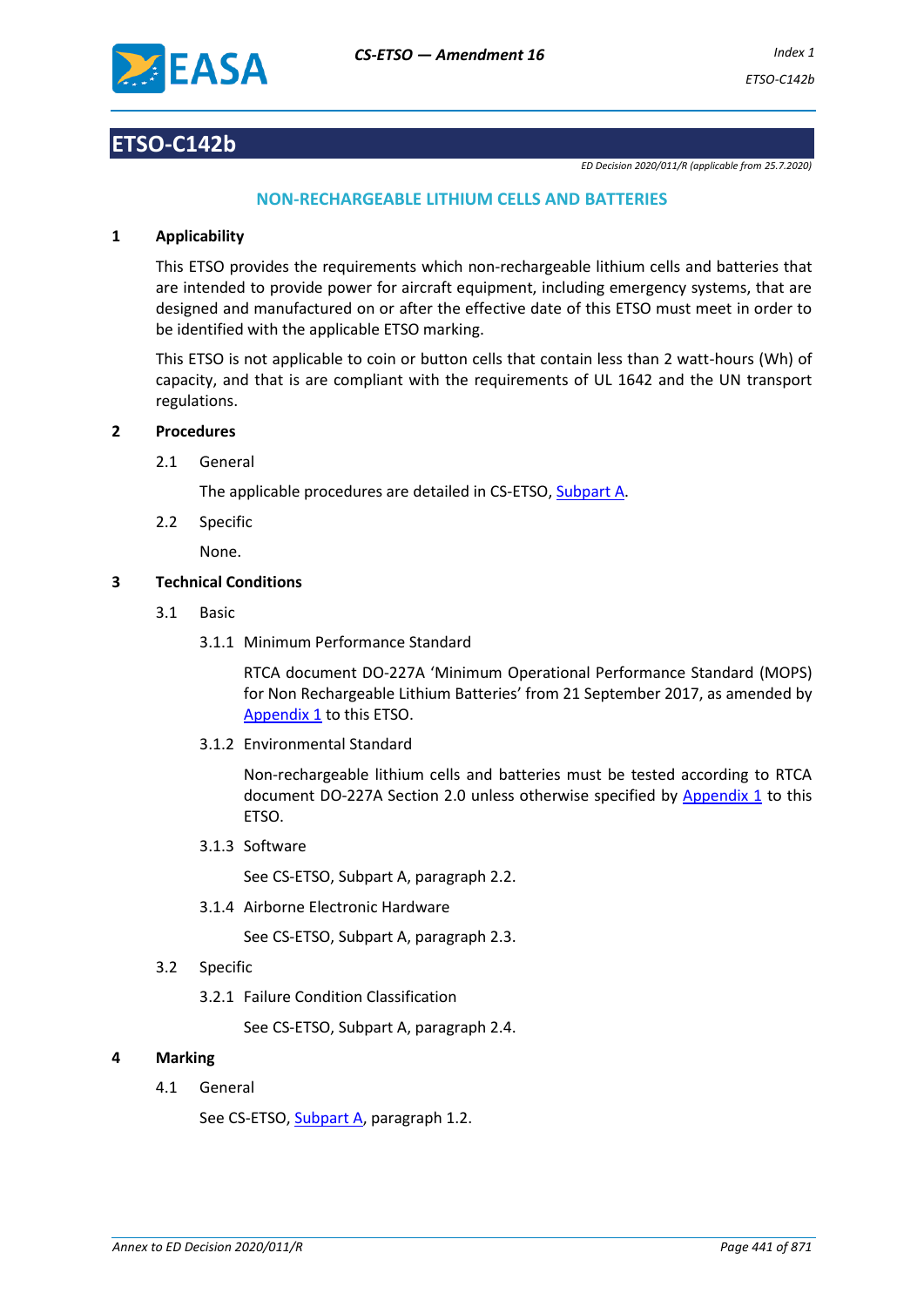

## 4.2 Specific

Each lithium cell or battery must be marked in accordance with RTCA document DO-227A, Section 2.1.10.

In addition, the non-rechargeable lithium cell, battery or end item must be marked as ETSO-C142b-X as described in the following table:

| Χ    | Cell, Battery or End Item                                                                              |  |
|------|--------------------------------------------------------------------------------------------------------|--|
| $-1$ | Cell                                                                                                   |  |
| - 3  | Battery                                                                                                |  |
| - 5  | End Item                                                                                               |  |
| $-7$ | < 5 Wh within End Item                                                                                 |  |
|      | Cells and batteries must meet at a<br>minimum UL1642 and UN 38.3<br>certification.<br>(see Note below) |  |

Note: For ETSO-C142b-7 approvals, the ETSO marking must be on the End Item. The cell or battery within the End Item must be part marked and identified as a component within the End Item. The cell or battery must have a notation in the manufacturer's documentation that the cell or battery is not to be used in another End Item unless it is tested separately in the new End Item. The End Item is required in order to meet the requirement of this ETSO, and the configuration control documentation must state that the cell or battery is approved based solely on the fact that it is tested and validated within the approved End Item. Only cells or batteries that are approved under the ETSO-C142b End Item article may be used. Cells or batteries should only be used if they are approved by the manufacturer of the article. If a different cell or battery is to be used with this End Item, the manufacturer must submit a new ETSO application (for the End Item) to EASA.

#### **5 Availability of Referenced Documents**

See CS-ETSO, Subpart A, paragraph 3.

[Amdt ETSO/3] [Amdt ETSO/16]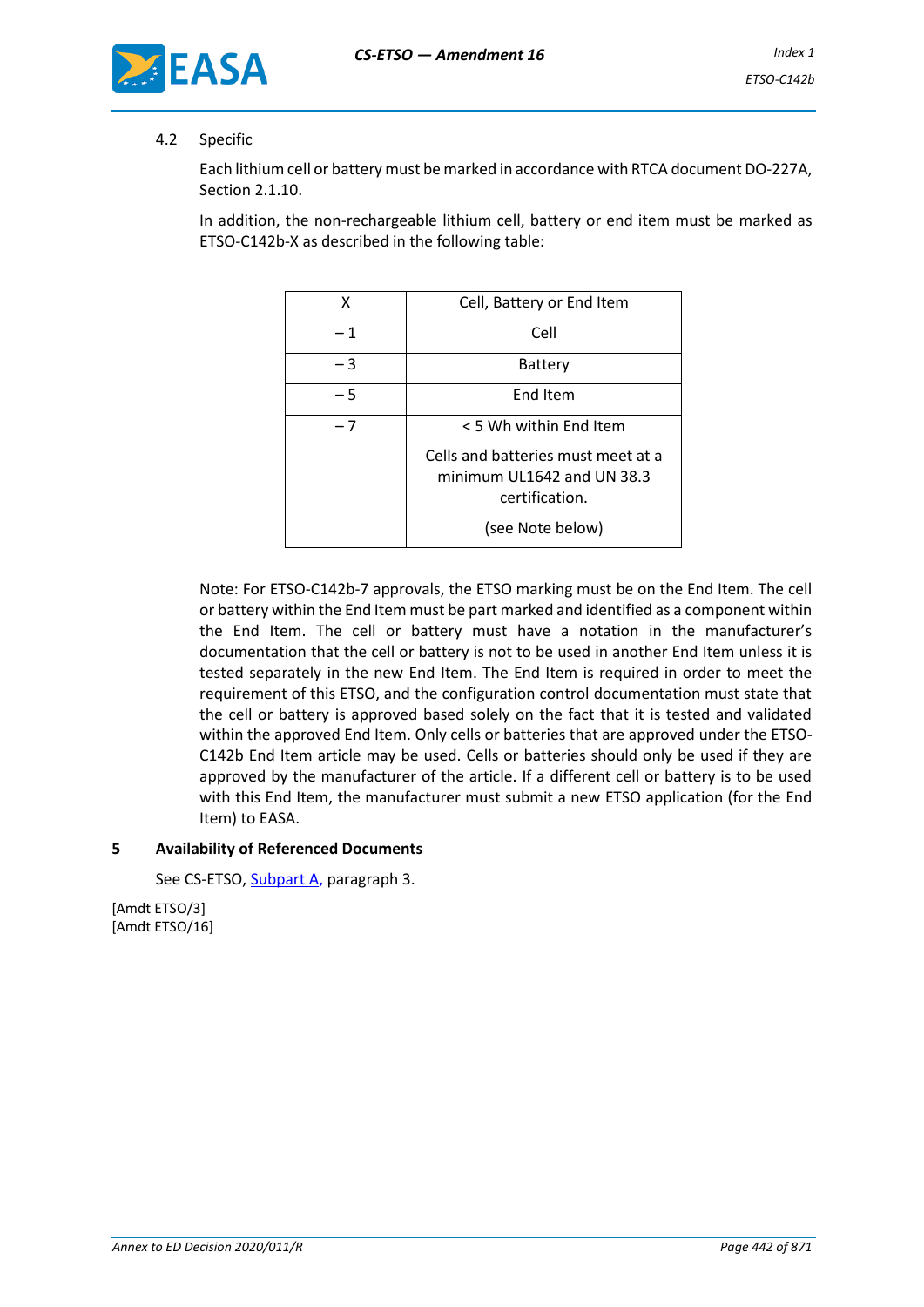

# <span id="page-2-0"></span>**Appendix 1 to ETSO-C142b – Minimum Performance Standard for Lithium Batteries**

*ED Decision 2020/011/R*

This Appendix prescribes the MPS for lithium batteries, as modified by this ETSO.

The standard is modified as follows:

| RTCA DO-227A                                            | <b>Current wording:</b>                                                                                                                                                                                                                                                                                                                                                                                                                                                                                                                                                                           | <b>Modified wording:</b>                                                                                                                                                                                                                                                                                                                                                                                                                                                                                                                                                                                                                                                                                                                                 |
|---------------------------------------------------------|---------------------------------------------------------------------------------------------------------------------------------------------------------------------------------------------------------------------------------------------------------------------------------------------------------------------------------------------------------------------------------------------------------------------------------------------------------------------------------------------------------------------------------------------------------------------------------------------------|----------------------------------------------------------------------------------------------------------------------------------------------------------------------------------------------------------------------------------------------------------------------------------------------------------------------------------------------------------------------------------------------------------------------------------------------------------------------------------------------------------------------------------------------------------------------------------------------------------------------------------------------------------------------------------------------------------------------------------------------------------|
| <b>Section and title:</b>                               |                                                                                                                                                                                                                                                                                                                                                                                                                                                                                                                                                                                                   |                                                                                                                                                                                                                                                                                                                                                                                                                                                                                                                                                                                                                                                                                                                                                          |
| 1.4 Specific<br><b>Exclusions from</b><br>this document | c. Cells or batteries containing less<br>than 2 Watt-hours (Wh) of capacity<br>have sufficiently low energy that the<br>possible hazard is considered low<br>and therefore these cells<br>and<br>batteries are assessed as presenting<br>an acceptably low risk for installation<br>as long as they are compliant with<br>requirements<br>of UL 1642<br>the<br>[Reference 9]. If compliant with UL<br>1642<br>and<br>the<br><b>UN</b><br>transport<br>regulations [Reference 10], no other<br>requirements from this MOPS will<br>apply to cells or batteries with less<br>than 2 Wh of capacity. | c. Coin or button cells that contain less<br>than 2 watt-hours (Wh) of capacity<br>have sufficiently low energy that the<br>possible hazard is considered to be<br>low, and therefore these cells and<br>batteries are assessed as presenting<br>an acceptably low risk for installation<br>as long as they are compliant with the<br>requirements of UL 1642 [Reference<br>9]. If they are compliant with UL 1642<br>and the UN transport regulations<br>[Reference<br>$10$ ],<br>other<br>no<br>requirements from this MOPS will<br>apply to coin or button cells with less<br>than 2 Wh of capacity.                                                                                                                                                  |
| n/a                                                     | $\cdot$ /.                                                                                                                                                                                                                                                                                                                                                                                                                                                                                                                                                                                        | d. For non-rechargeable cells and/or<br>batteries that contain less than 5 Wh<br>and have not been tested to RTCA<br>document DO-227A, Sections 1.0 and<br>2.0, the requirement of this ETSO can<br>be met under the 'End Item testing'<br>described in DO-227A, Sections 2.2.3<br>and 2.4.3.<br>Mark the cell or battery per Section<br>4.2 of this ETSO (ETSO-C142b-7).<br>Note:<br>ETSO-C142b-7<br>approvals,<br>For<br>the<br>ETSO marking must be on the End<br>Item and the cell or battery as well.<br>The cell or battery must have a<br>the<br>manufacturer's<br>notation<br>in<br>documentation that the cell or battery<br>is not to be used in another End Item.<br>The End Item is needed in order to<br>meet the requirement of this ETSO, |

#### **Table 1— Text modifications to RTCA document DO-227A**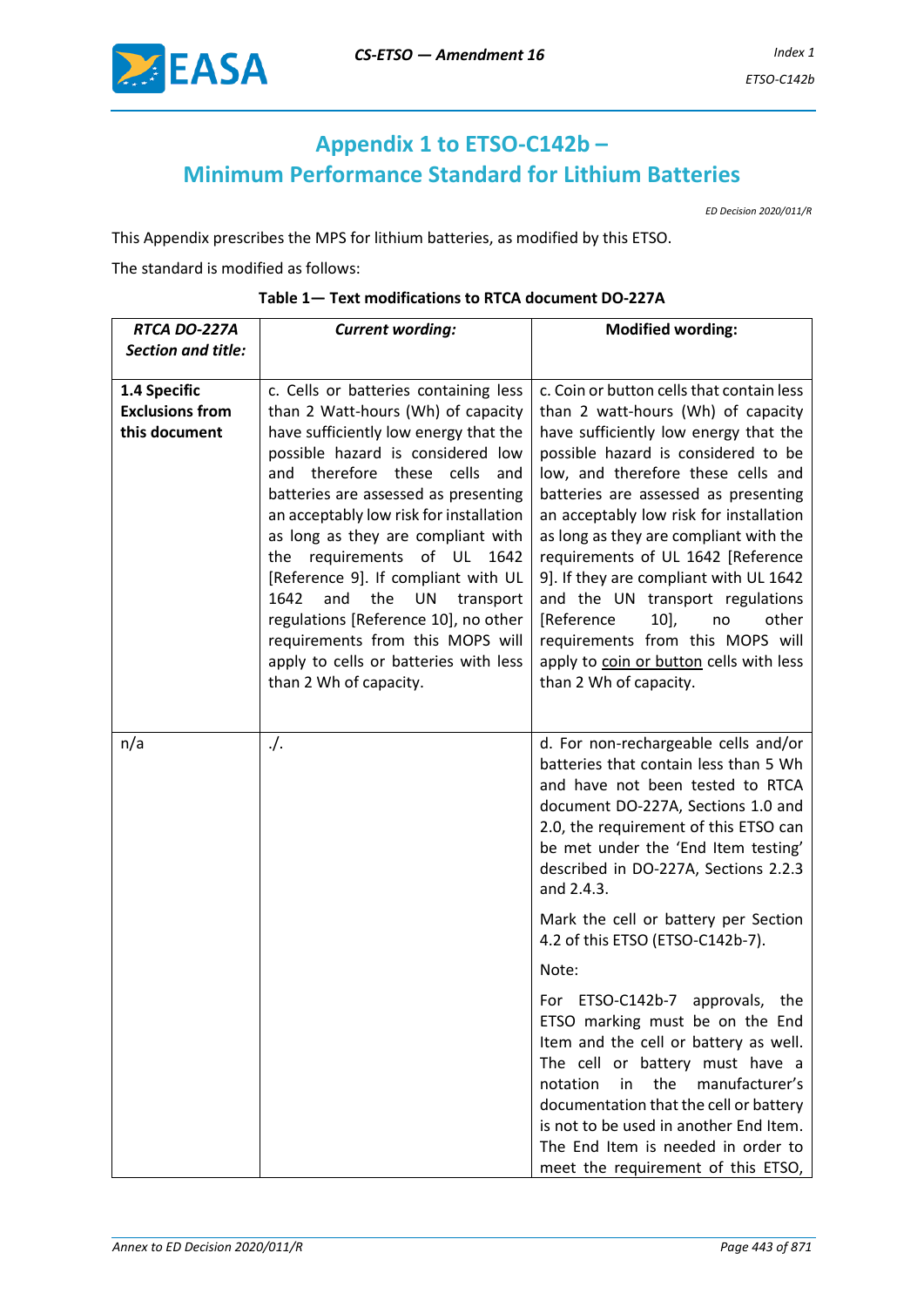

| RTCA DO-227A              | <b>Current wording:</b>                                                                                                                                                                                                                                                                                | <b>Modified wording:</b>                                                                                                                                                                                                                                                                                                                                                                                                                                                                                                                                              |
|---------------------------|--------------------------------------------------------------------------------------------------------------------------------------------------------------------------------------------------------------------------------------------------------------------------------------------------------|-----------------------------------------------------------------------------------------------------------------------------------------------------------------------------------------------------------------------------------------------------------------------------------------------------------------------------------------------------------------------------------------------------------------------------------------------------------------------------------------------------------------------------------------------------------------------|
| <b>Section and title:</b> |                                                                                                                                                                                                                                                                                                        |                                                                                                                                                                                                                                                                                                                                                                                                                                                                                                                                                                       |
|                           |                                                                                                                                                                                                                                                                                                        | configuration<br>control<br>the<br>and<br>documentation must state that the<br>cell or battery is approved based<br>solely on the fact that it is tested and<br>validated within the approved End<br>Item. Only cells or batteries that are<br>approved under the ETSO-C142b End<br>Item article may be used. Cells or<br>batteries should only be used if they<br>are approved by the manufacturer of<br>the article. If a different cell or battery<br>is to be used with this End Item, a new<br>ETSO application (for the End Item)<br>must be submitted to EASA. |
| 2.4.1.2.1                 | ()                                                                                                                                                                                                                                                                                                     | ()                                                                                                                                                                                                                                                                                                                                                                                                                                                                                                                                                                    |
|                           | Test procedure                                                                                                                                                                                                                                                                                         | Test procedure                                                                                                                                                                                                                                                                                                                                                                                                                                                                                                                                                        |
|                           | ()                                                                                                                                                                                                                                                                                                     | ()                                                                                                                                                                                                                                                                                                                                                                                                                                                                                                                                                                    |
|                           | d. immediately start to discharge the<br>sample cells using the DC power<br>supply set at a constant current and<br>with a voltage of limit of 3 volts.<br>()                                                                                                                                          | d. immediately start to discharge the<br>sample cells using the DC power<br>supply set at a constant current and<br>with a voltage of limit set to the cell<br>nominal voltage.<br>()                                                                                                                                                                                                                                                                                                                                                                                 |
| 2.4.3                     | ()                                                                                                                                                                                                                                                                                                     | ()                                                                                                                                                                                                                                                                                                                                                                                                                                                                                                                                                                    |
|                           | Testing shall be accomplished in the<br>order indicated in Figure 2-27.<br>()<br>End Item safety tests may be<br>conducted using just two End Items<br>by performing the non-destructive<br>thermal management and<br>load<br>profile test first, followed by the<br>thermal runaway containment tests | 'Testing<br>shall<br>Remove<br>be<br>accomplished in the order indicated in<br>Figure 2-27'.<br>()<br>End<br>safety tests may<br>Item<br>be<br>conducted using just two End Items by<br>performing<br>the<br>non-destructive<br>thermal management and load profile<br>test first, followed by the thermal                                                                                                                                                                                                                                                            |
|                           | using the same two End Items (with<br>new batteries). All actual batteries<br>used in the End Item safety tests will<br>have previously passed the End Item<br>vibration and shock tests.                                                                                                              | runaway containment tests using the<br>same two End Items (with new<br>batteries).<br>Remove 'All actual batteries used in<br>the End Item safety tests will have<br>previously passed the End Item<br>vibration and shock tests'.                                                                                                                                                                                                                                                                                                                                    |

In addition, in Section 2.4.2.1.7, replace Table 2-2 and Figure 2-16 with the following table and figure: